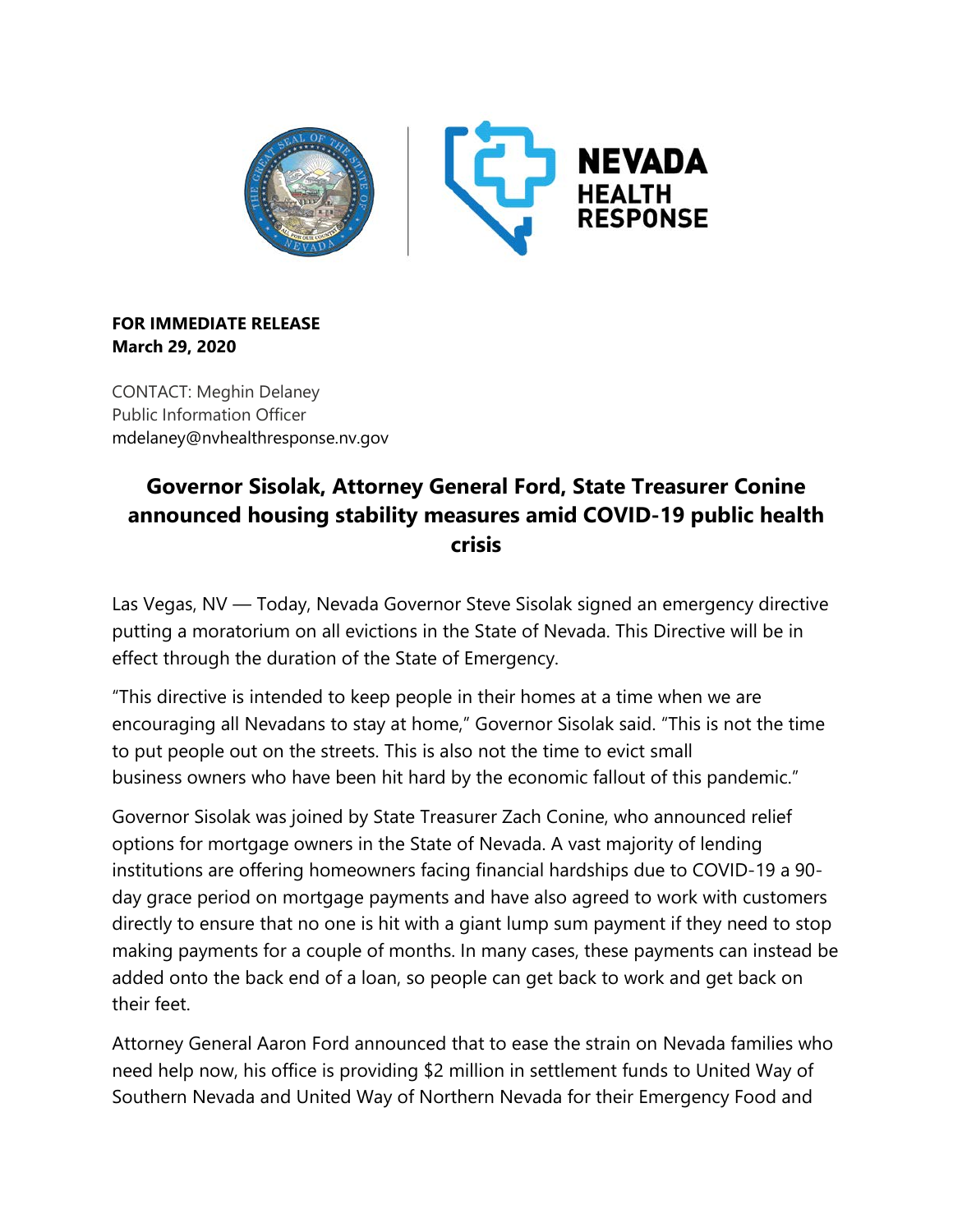Shelter Programs. The Attorney General's Office will provide more details on this funding in the coming days.

The Governor's prepared remarks were as follows:

*Good afternoon.*

*Before I begin, I'd like to acknowledge and pay respects to Nevada High Patrol Sergeant Ben Jenkins, who was tragically and senselessly killed in the line of the duty early Friday morning – the first line of duty death for the Nevada Highway Patrol since 2008.*

*Sgt Jenkins was a military veteran, devoted public servant, and gold Medal of Valor recipient – the Nevada Department of Public Safety's highest honor. He leaves behind a loving wife, four children, and five grandchildren. My heart goes out to his family, friends, fellow officers, and the law enforcement community for this devastating loss.*

*I'd like to ask for a brief moment of silence in honor of Sgt Jenkins.*

*Thank you.*

*I want to first thank our other speakers today, Attorney General Aaron Ford and State Treasurer Zach Conine, who have been tremendous partners in our efforts to find economic relief for struggling Nevadans as we navigate the COVID-19 crisis in our state. We have heard your concerns, and we share them. Our hope is that what we announce today will provide a little comfort in a chaotic time.*

*I also want to thank Nevadans all across this great State for coming together to protect their friends, colleagues, neighbors, and loved ones, especially those most vulnerable in your communities. From staying home for Nevada, to practicing proper social distancing, to washing your hands frequently – you have all played a critical role in the battle against this invisible enemy.*

*I know that these preventive measures have not been easy to adapt to. But in a public health crisis, we must continue listening and deferring to the medical experts when it comes to the proactive steps we should be taking to stay safe and healthy.*

*I want to extend a special thanks to our essential workers, including our:*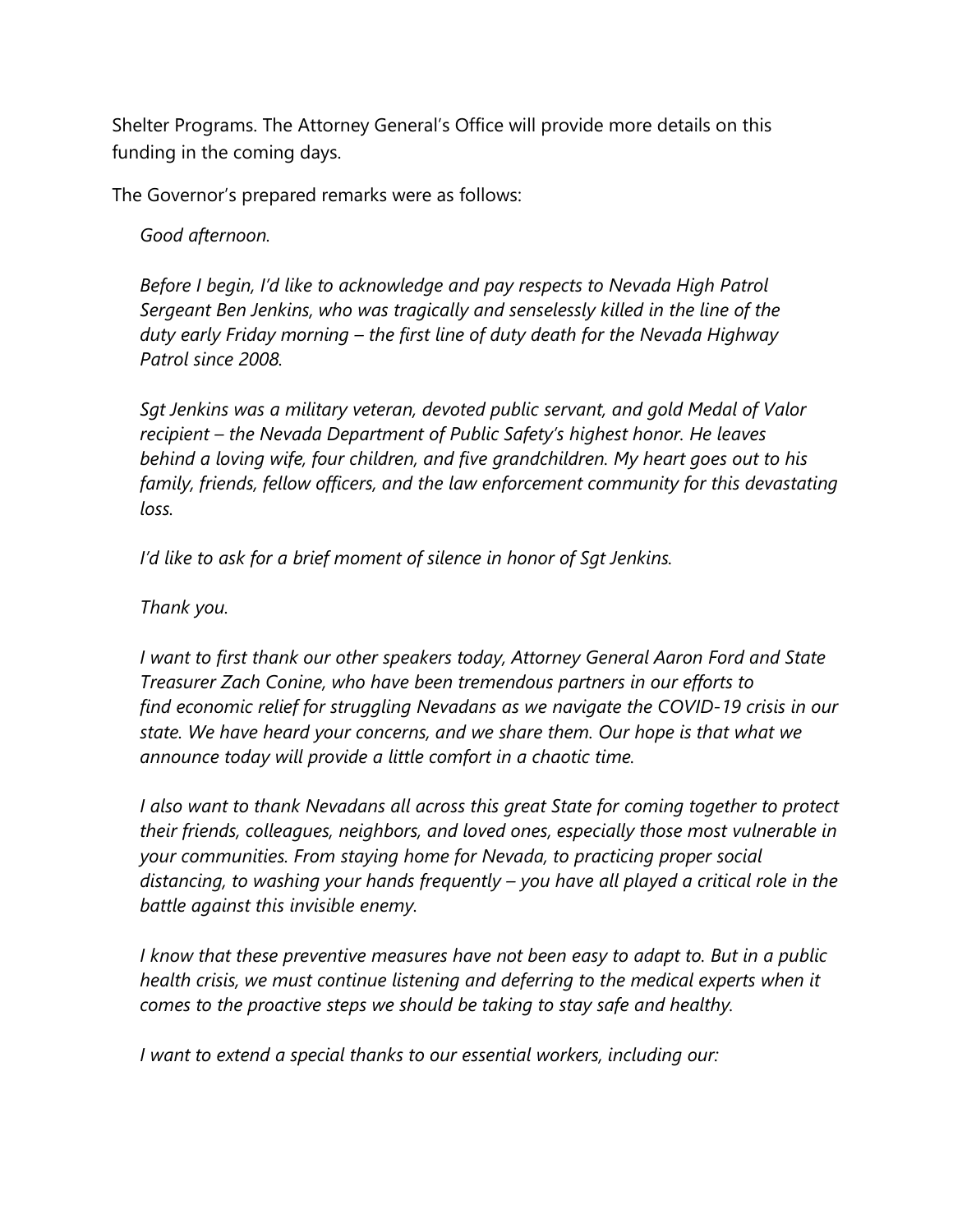- *Doctors, nurses, and other health care workers who have been putting in extra hours under incredibly stressful circumstances to help the citizens of Nevada;*
- *Our teachers who have provided on-going support and lesson plans to students, even while schools are closed;*
- *Those who have stepped up to donate supplies – masks, gowns, and more – to our hospitals. Your generosity is saving lives, and I can't thank you enough;*
- *The community service workers across the state who wake up and go to work every day to try and provide a safety net for all those impacted by this crisis;*
- *Our grocery store clerks, truck drivers, and all those helping to keep our food supply chain moving and strong;*
- *And our government workers who have had to constantly adapt to this dynamic environment and continue responding to the needs of our unique populations.*

*All of you and so many more are essential to protecting the public health and safety of our citizens.*

*The word "essential" has taken on a different meaning in the midst of a global pandemic, but it is by no means lost on me that the small business owners, casino and hospitality workers, and many others who have lost their jobs and income as a result of this virus play an absolutely critical role in supporting Nevada's economy and providing for themselves and their families.*

*I am confident that the decisions I've made will help save lives. But we've now reached a point, as we head into April 1st, where tens of thousands of Nevadans are wondering how they're going to make rent or pay their mortgage. These are good, hard-working people who are just looking for one of the most basic and essential necessities: a roof over their heads.*

*Although necessary for the health of our communities, the sudden shut down of the industries that make up the lifeblood of our economy has created immense hardship. Many proud Nevadans, who want nothing more than a steady job to provide for themselves and their families, have lost one or more incomes in the blink of an eye.*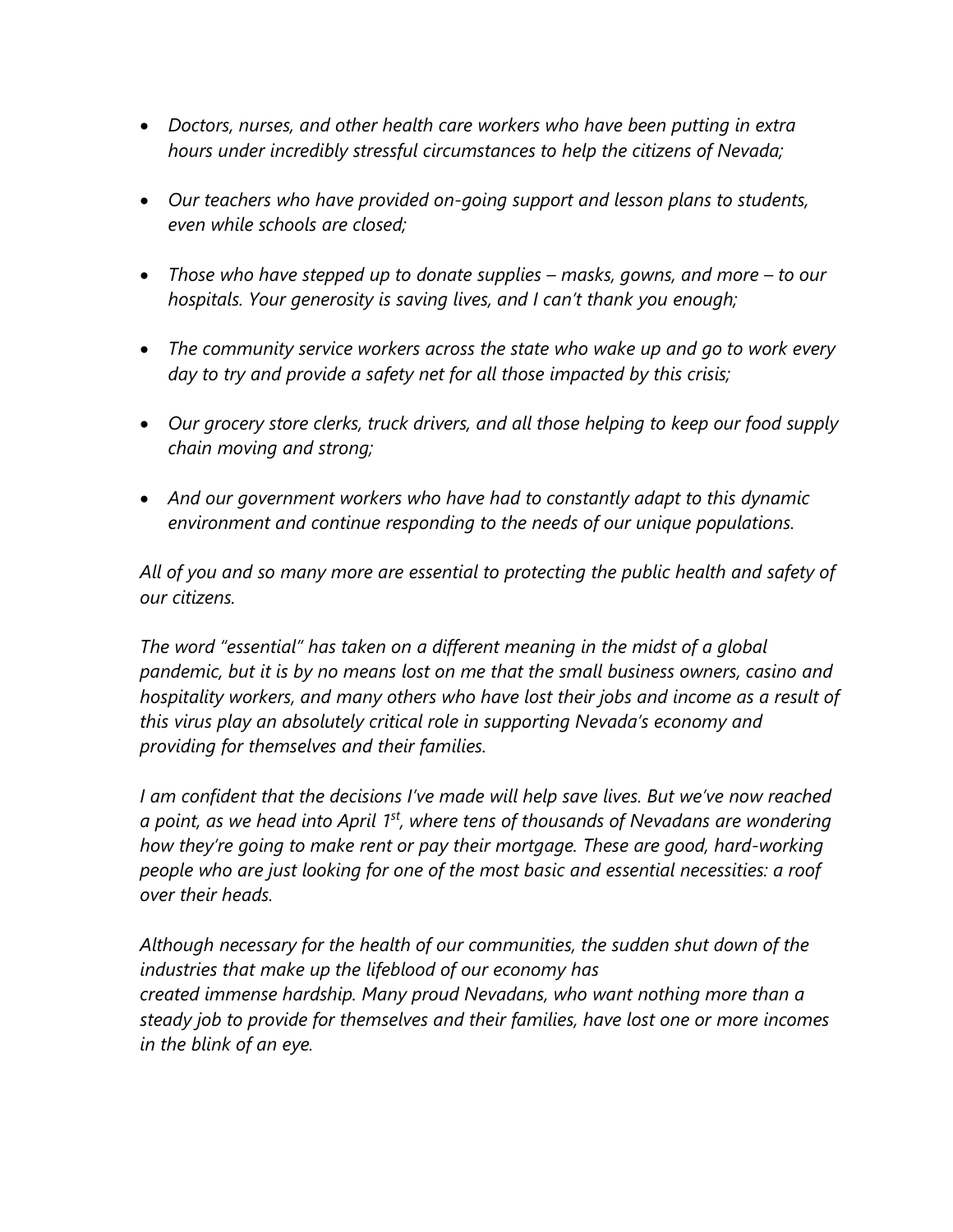*That is why, in this unprecedented time, I have decided to sign an emergency directive putting a moratorium on all evictions in the State of Nevada. This Directive will be in effect through the duration of the State of Emergency.*

*I want to note a few key aspects of this directive:*

*First, this directive is intended to keep people in their homes at a time when we are encouraging all Nevadans to stay at home. This is not the time to put people out on the streets. This is also not the time to evict small business owners who have been hit hard by the economic fallout of this pandemic.*

*To do this, we are prohibiting lockouts, notices to quit or pay, or eviction filings for as long as we are in a state of emergency.*

*This applies to residential tenants. It also applies to commercial evictions in order to assist small businesses who may be fearful that their businesses will be shuttered by their landlords before they are given the opportunity to recover.*

*The only exception to this rule is that landlords can continue to evict dangerous tenants who pose a threat to other residents, the public, or their property.*

*To be clear, this idea of a danger to others does not include people who are selfisolating because they have been diagnosed with COVID-19, or our healthcare and first responders who may be exposed to COVID-19 due to the nature of their work.*

*We want our doctors, nurses, and other health care workers, who are battling COVID-19 on the frontlines every day, to be able to continue working without fear of eviction for the critical work they are doing.*

*Second, I want to emphasize that this directive does not constitute free rent or mortgage.*

*I recognize our landlords have bills to pay as well, and that involves many costs to them.*

*This directive does not end all the contractual obligations between landlords and tenants. You must still adhere to the terms of your contract with your landlord, property manager, or lender and are encouraged to work with them to determine an appropriate resolution regarding any outstanding payments.*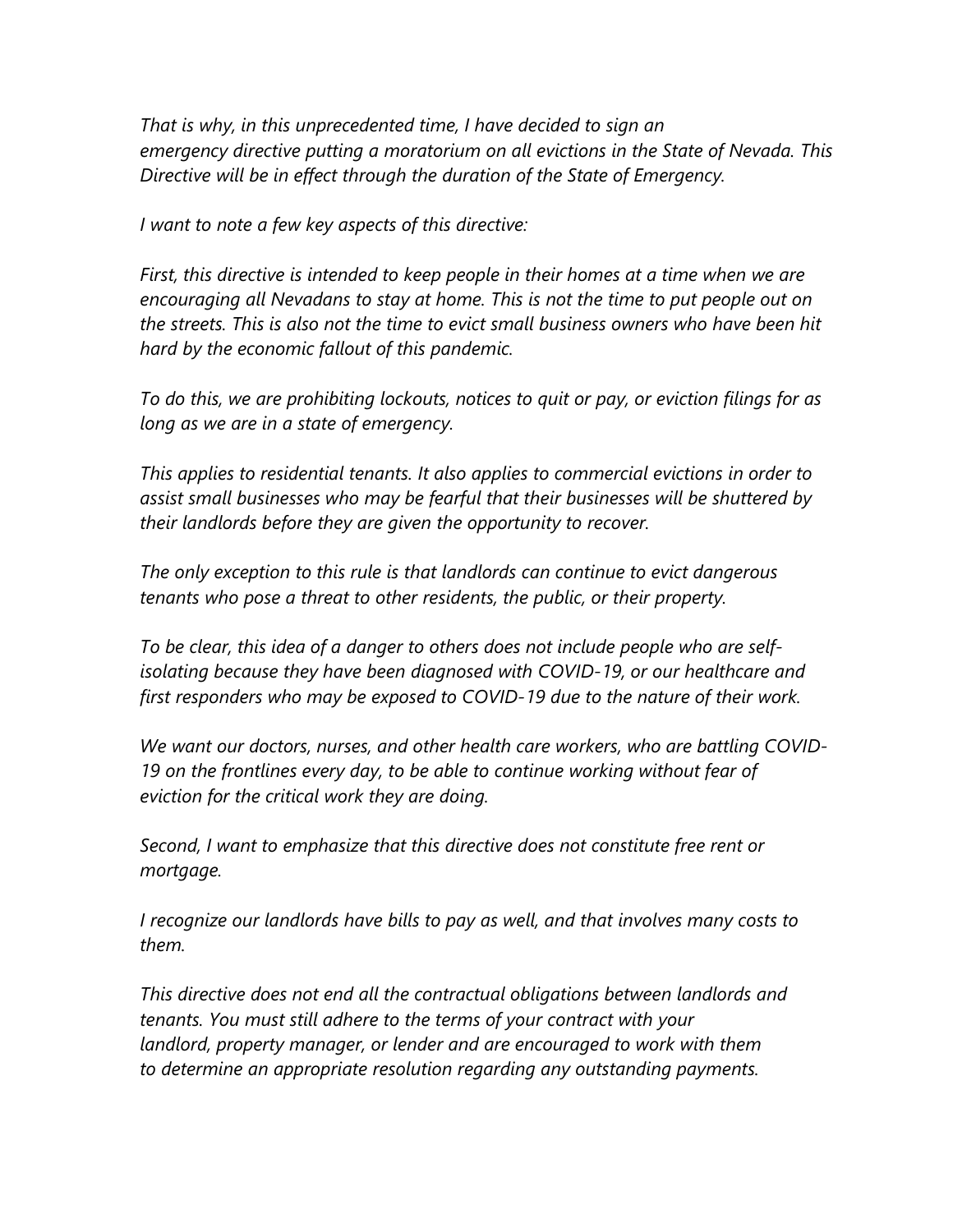*Landlords and property managers must also continue adhering to the basic provisions of your contract regarding maintenance or other required services. For example, if a pipe bursts in the space you're renting, and your contract holds your landlord responsible for that repair, they must fix that pipe.*

*And in an attempt to avoid putting Nevadans into a hole they won't ever be able to climb out of, all late fees that accrue during this emergency period must be waived.*

*Once this is all over, landlords and tenants should work with each other to come up with a repayment plan. We advise them to develop this plan within 30 days so they can both begin getting back on track.*

*Third, this directive applies to all evictions, including those already filed in the courts, except if those evictions already filed were because the tenant posed some danger to other tenants or the public. This decision was made because this is not the time to put people out on the streets, which would only result in an increased risk of infection and more strain on our health care system.*

*Lastly, I am warning landlords that they cannot change the locks or put notices on their tenant's doors or mailboxes to scare them into moving out. The goal here is to keep people at home, and any attempt to get around this Directive will be addressed by the Attorney General.*

*As I said previously, we recognize that landlords also have bills to pay. Our intent is not to merely transfer financial hardship from one group of individuals to another. But, ultimately, this directive will have a positive impact on countless Nevadans, keeping them in their homes and temporarily shielding their small businesses from eviction during an incredibly difficult time while continuing to protect the public health and safety of our citizens.*

*I want to again thank Attorney General Ford, who has partnered with my Office to draft this directive to ensure that it protects as many Nevadans as possible, while incorporating key safeguards for our landlords.*

*I will take some questions at the conclusion of our event, but, for now, I'd now like to turn it over to our State Treasurer, Zach Conine, who has some additional positive news for homeowners and residential property owners who are facing financial hardships as a result of COVID-19.*

The Treasurer's prepared remarks were as follows: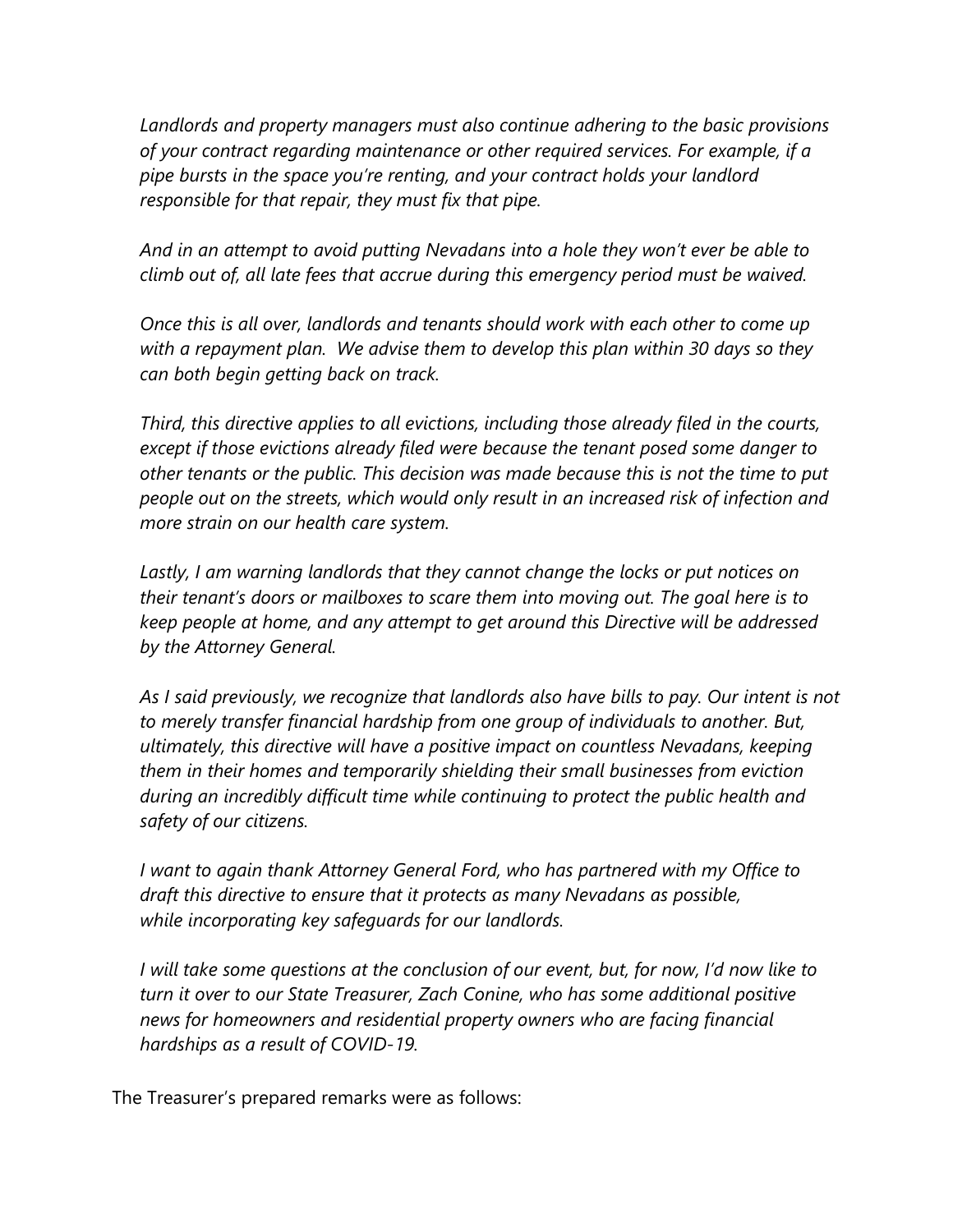*Thank you Governor,*

*The last month has been difficult for Nevadans. But the way we are working together to stop the spread of COVID-19 and helping our families, friends, and neighbors get by should give us all hope and pride.*

*In the Treasurer's Office, we are working to take additional risks off the table for workers and families who are struggling. For folks who've been furloughed, laid off, or simply haven't been able to go into work – we hear you. We're doing everything in our power to make things a little bit easier, and to make sure that when Nevada gets back to work, it gets back stronger than ever.*

*No one should live in fear of being evicted or having their house foreclosed on because they lost a job and couldn't make a payment during a global pandemic. Over the last few days, we've been working collaboratively with Nevada's banks, credit unions, and mortgage lenders to ensure Nevada homeowners get the relief and peace of mind they need during these difficult times.* 

*I called the Nevada Bankers Association, the Credit Union League and the Mortgage Lenders Association and said, Nevadans need your help, and they need it now. The members of these organizations stepped up quickly to do what Nevadans needed them to, making three major commitments to assist homeowners:* 

*One: Mortgage Forbearance. Most lenders are now offering homeowners facing financial hardships due to COVID-19 a 90-day grace period allowing Nevadans to delay their mortgage payments until they get back on their feet. This means that if you've fallen ill or are taking care of someone who is ill, been laid off, or had your hours reduced, you can stay in your home if you reach out to your lender for assistance.* 

*Two: Nearly all agreed to work with customers directly to ensure that no one is hit*  with a giant lump sum bill if they need to stop making payments for a couple of *months. In many cases, these payments can instead be added onto the back end of a mortgage, so people can get back to work and get back on their feet. Equally as important as the temporary relief is the knowledge that there isn't another financial shoe to drop when we get through this.*

*And three: They also agreed to waive late fees on mortgage payments for the next 90 days. Homeowners also need not worry about their credit score being negatively impacted, as late payments will not be reported to credit agencies so long as the homeowner has worked with their lender.*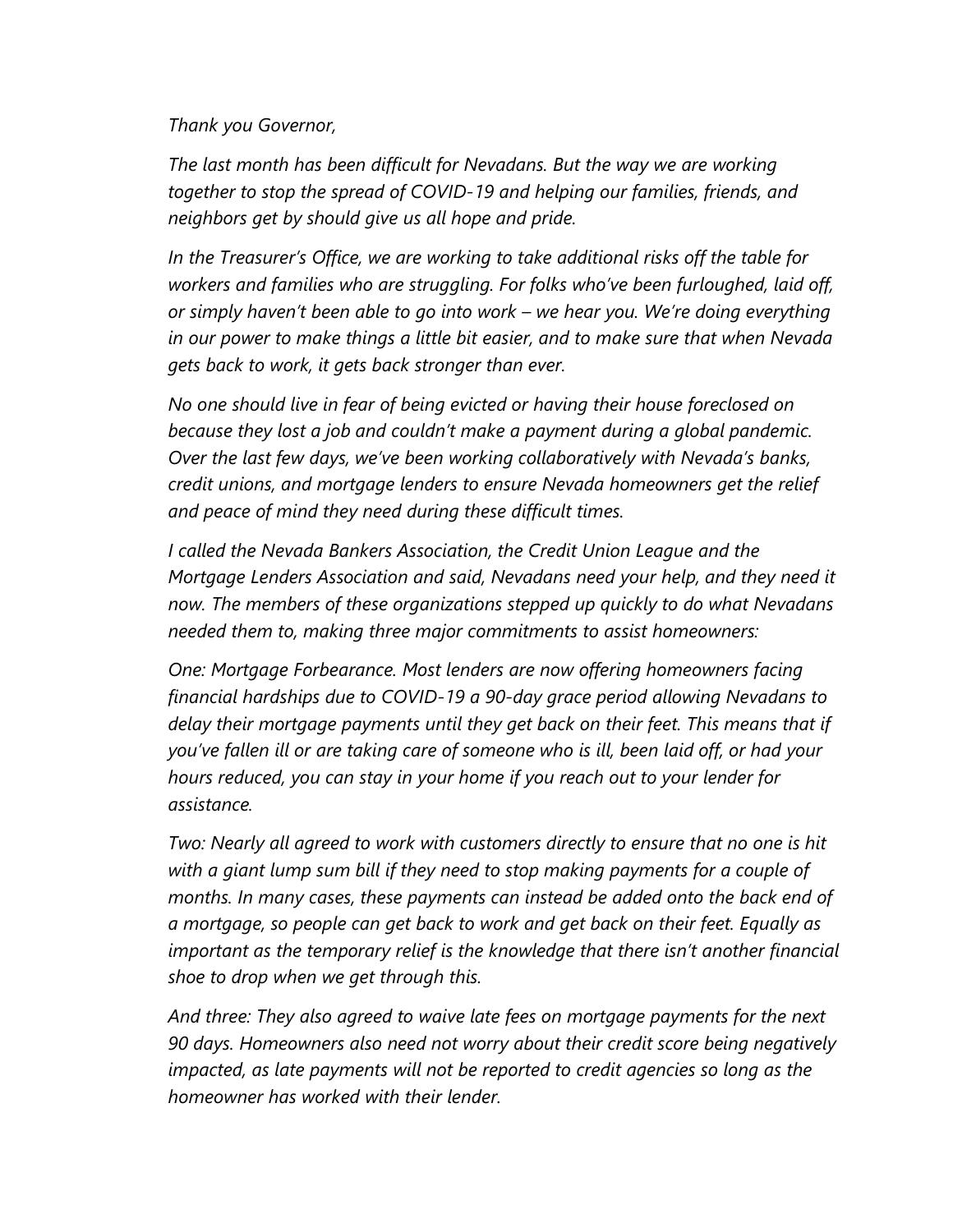*These relief options are available today to Nevadans if they contact their lender and ask for assistance. I can't stress this enough; you must reach out to your lender so that they can help you.*

*We've developed a resource guide for Nevadans to find out exactly what relief options are available to them, as well as the exact phone number they need to call to get help with their mortgage.*

*The resource guide can be found on the State's main coronavirus website: nvhealthresponse.nv.gov.*

*We'll continue to update this list as more information becomes available. If you don't see your lender on the list, please let us know and we'll work to make sure they're included as soon as possible.* 

*If you are unable to get the COVID-19 related relief that you need after reaching out to your lender, please let me know, and we'll call them together. You can reach our office by emailing ask@nevadatreasurer.gov.*

*I want to thank the Nevada Bankers Association, the Credit Union League, and the Mortgage Lenders Association for their assistance and responsiveness. I want to thank Governor Sisolak, his exceptional staff, Attorney General Ford, the first responders and medical professionals, and all the Nevadans keeping our shelves full and our streets safe.* 

*I've never been prouder to be a Nevadan, and I know that if we continue to stay home and work together, we're going to get people safely back to work and get our economy moving again.*

*It's now my pleasure to introduce a tireless advocate for justice and my very good friend, Attorney General Ford.*

The Attorney General's prepared remarks were as follows:

*This public health emergency is also an economic emergency for hundreds of thousands of Nevadans in every corner of our state.*

*Thousands of Nevadans have lost their jobs, been furloughed, or had their hours drastically cut due to no fault of their own.*

*From the massive resort properties on the Las Vegas Strip to small businesses in Ely, we are all feeling the pain wrought by this pandemic.*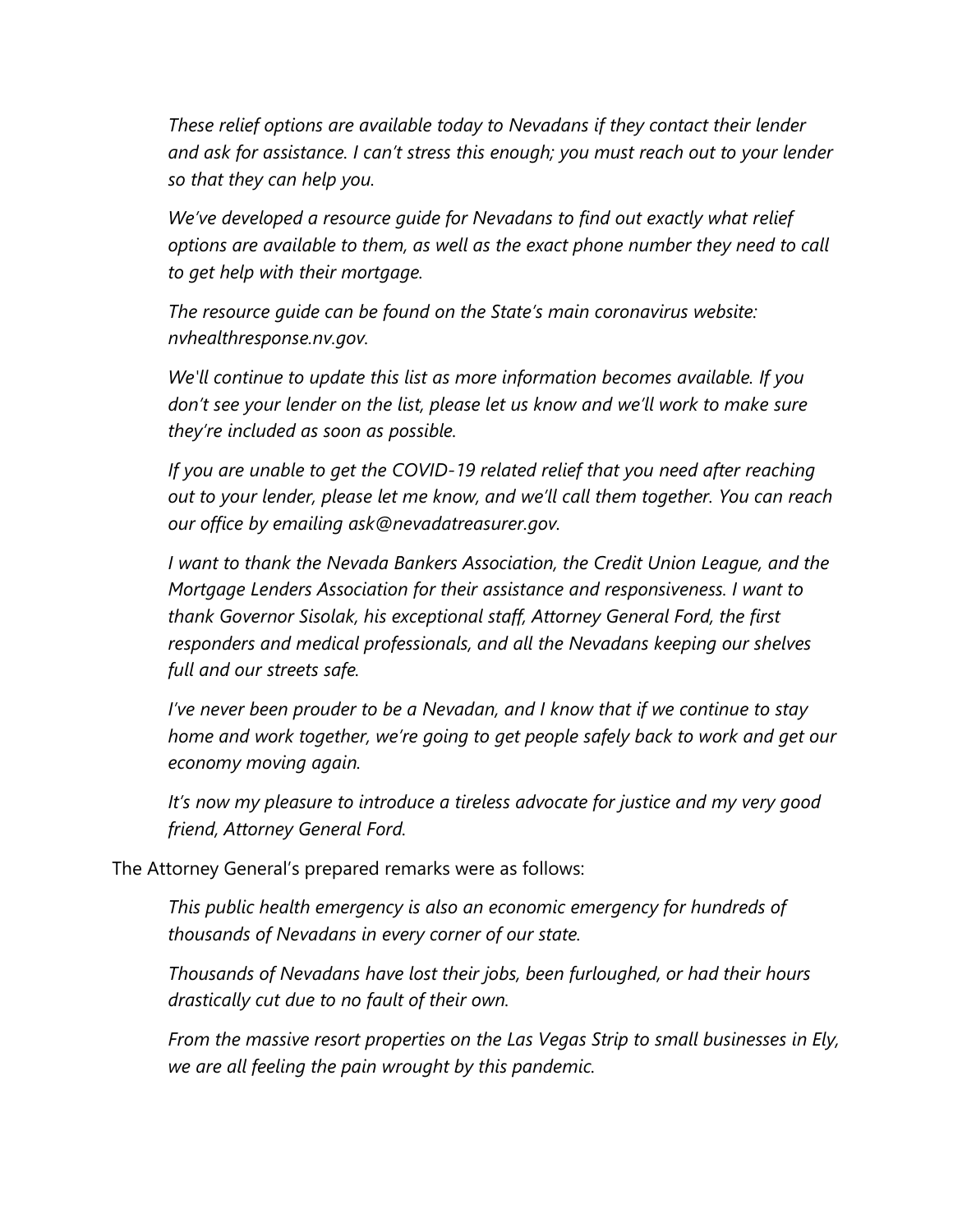*Across our state, Nevada families are sitting around the kitchen table wondering how to make ends meet. That is the last kind of stress that families need at this time. People need to be able focus on keeping themselves and their loved ones safe from this terrible disease.*

*I am grateful to Sen. Cortez-Masto, Sen. Rosen, Representatives Titus, Amodei, Lee and Horsford for their work passing federal legislation to expand paid sick leave and to provide small business relief and direct financial assistance.*

*But for many Nevadans and for many businesses, the rent or mortgage is due on the first of the month, and they don't know how they are going to pay it. What we DON'T need right now is more families turned out of their homes and put on the street. And we don't need businesses wondering if they'll have a location to return to when this subsides. You generally can't work without a building. And you definitely can't stay home for Nevada if you are evicted.*

*Over the past few weeks, I have engaged several entities from the housing industry, including the Nevada State Apartment Association and the Nevada Association of Realtors, on this very issue. These Associations expressed empathy and compassion for our fellow Nevadans. And for those reasons, the Associations' leadership strongly encouraged landlords to make adjustments to their policies to help those in need, including offering flexible payment plans and waiving late fees and penalties.*

*Unfortunately, there are still some landlords and lenders who remain, shall I say, inflexible in this current crisis. My office has received many complaints from those who have been, frankly, bullied by their landlords, including a 71 year old woman who had been wrongly threatened with eviction. Fortunately, my office was able to help her stay in her home. But these types of actions are unacceptable, and they have forced the state to take action through the Governor's Directive.*

*I understand that this will be a strain on property owners and businesses who also must pay the bills. That's why this temporary cessation in evictions and foreclosures is a balance between the need to keep Nevada families in their homes and businesses in their building and our recognition of the rights and needs of property owners.*

*To be clear, tenants will still be required to pay their rent and mortgages when this emergency is over. But this Directive will keep help businesses survive this storm.*